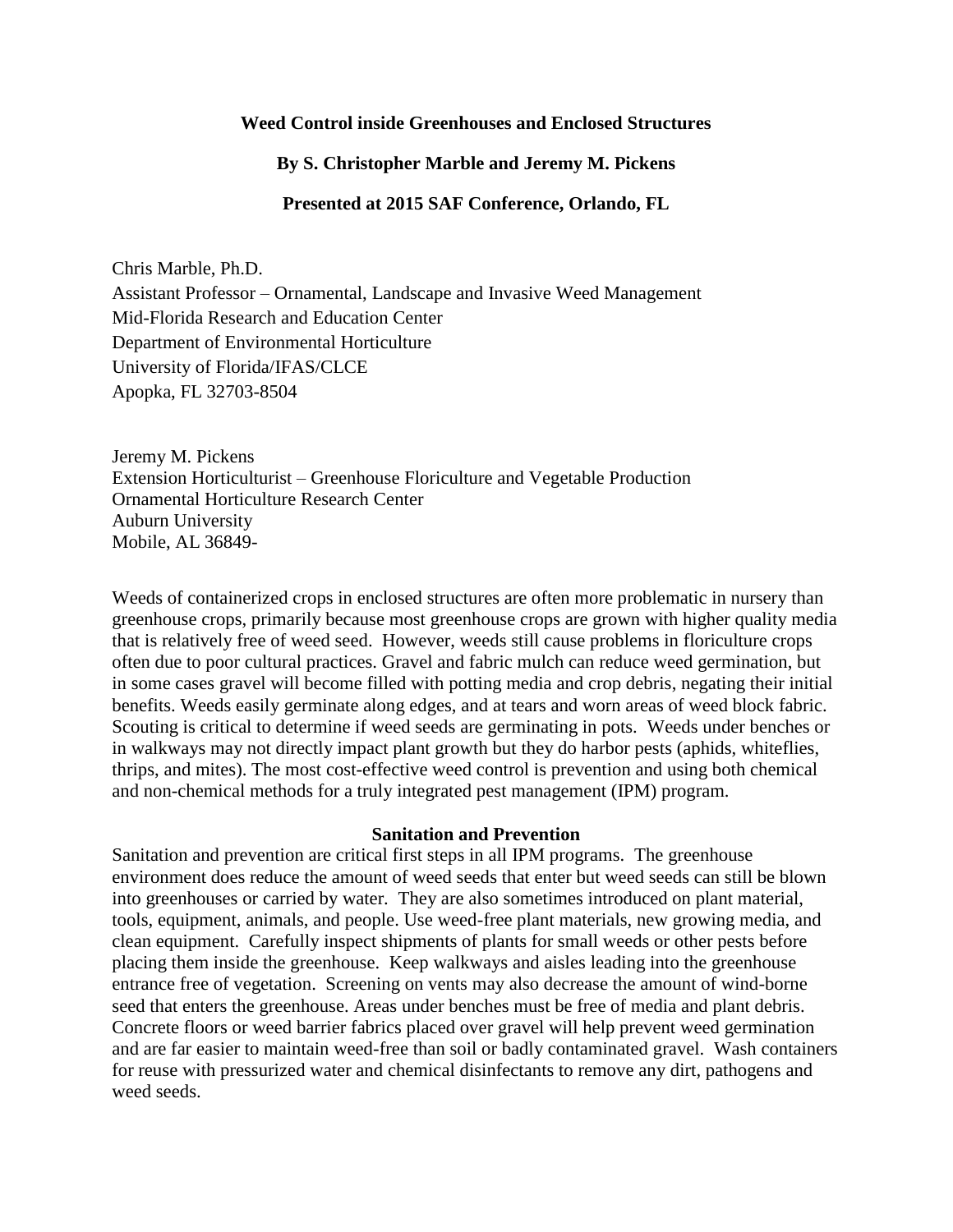# **Hand Weeding**

Some of the most common greenhouse weeds (at least in Florida) include spurge, bittercress, and oxalis. These weeds produce thousands of seeds that germinate quickly. Continual scouting and removal is critical to stop flowering and seed production. Leaving weeds on the greenhouse floor will allow some of them to re-root and seeds left on these weeds can still germinate and contaminate the greenhouse with a new crop of seedlings. *It is not uncommon for pulled weeds to continue to flower and produce new seeds under the benign greenhouse conditions.*

# **Cultural Control Practices**

Algae, moss, and liverworts thrive in wet environments that are common in greenhouses throughout the US. Unfortunately, overwatering greenhouse crops is also common and leads to many problems including diseases on the crops and ideal conditions for the growth of these green pests. They can quickly cover surfaces of potting media, concrete, gravel, and ground cloth floors as well as bench surfaces. They become a serious problem for safety of workers when they cover the floor surface making the floors slippery.

Avoid overwatering and over-fertilizing crops and maintain irrigation equipment to ensure efficient and uniform applications. *Equipment that creates variable areas of wet and dry zones inevitably leads to overwatering to make sure the plants in the dry zones do not die from lack of water.* Limit the amount of standing water by increasing drainage, using coarse gravel, and recover gravel floors that have become choked with potting media and other crop debris. Concrete floors must be graded when originally laid to allow water to leave the greenhouse. Sometimes, increasing greenhouse ventilation and spacing plants properly reduces humidity and may reduce weed seed germination.

Many different disinfectants are available to control algae, moss and liverworts, but all of these products generally require frequent re-application for continual control.

## **Chemical Control Methods**

There are very few herbicides labeled for use inside greenhouses due to the potential for crop injury from volatilization. It is best to use non-chemical methods when possible, but herbicides can be used to control escaped weeds.

Most herbicide labeled for use inside greenhouses are postemergent herbicides, which control weeds after they germinate. It is important to note that thorough coverage is needed to get adequate control with contact herbicides and all post emergent herbicides work best when weeds are small and actively growing.

A new herbicide, indaziflam, (Marengo® OHP, Inc) is currently the only preemergent (with residual) herbicide labeled for use inside greenhouses and other enclosed structures. Marengo® can be applied to greenhouse floors when no crops are present. Greenhouses should be ventilated for 24 hours after application before placing plants back inside. Marengo® can be tank-mixed with many different postemergent herbicides to control existing weeds. Any time that a greenhouse is empty, such as periods before, in between, or after crop cycles are excellent times to apply herbicides to control existing weeds while avoiding potential crop damage.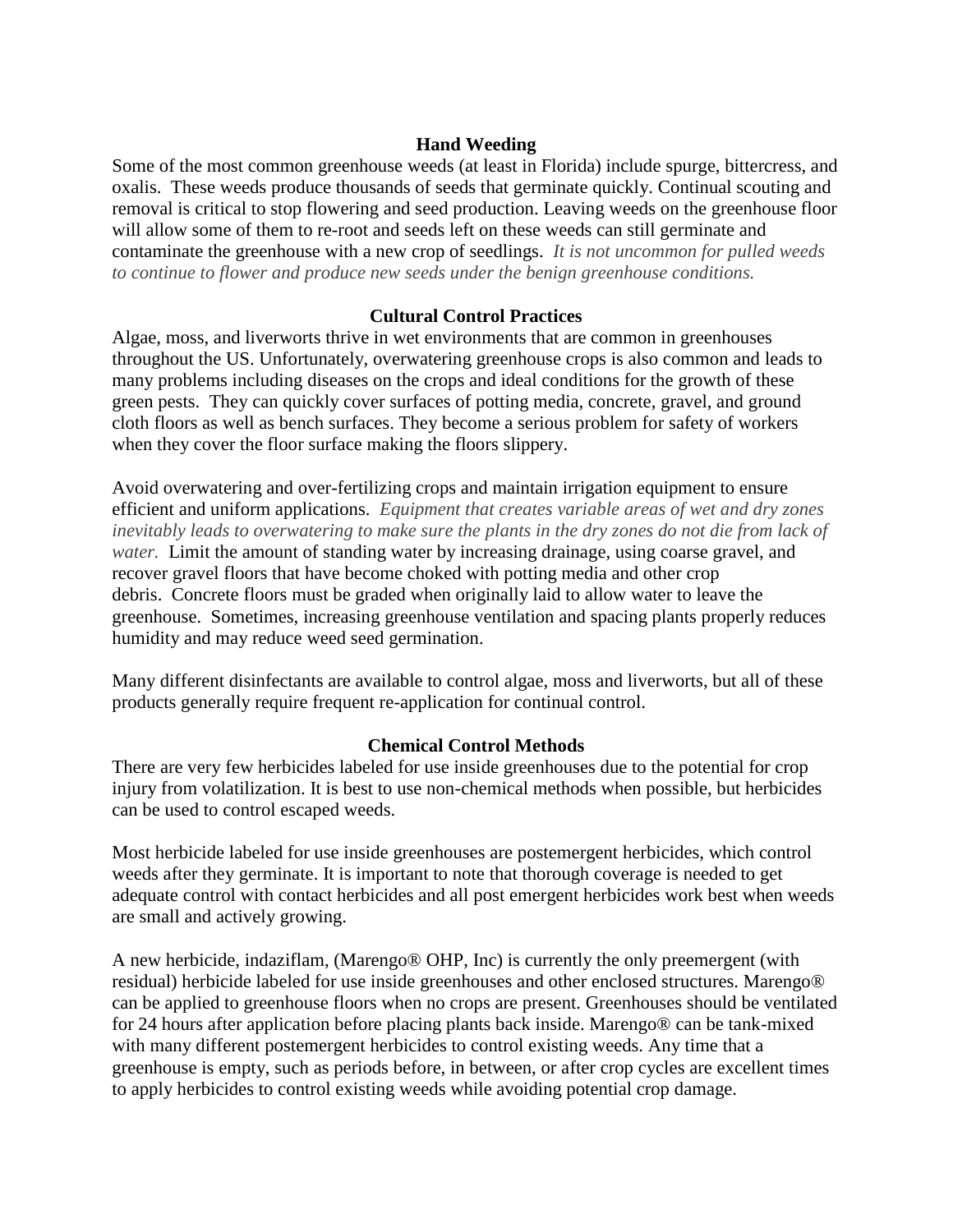A partial list of herbicides labeled for use inside greenhouses is available on the next page. Be sure to check labels for target weed pests. When using herbicides (or any other pesticide), always follow the manufacturer's label recommendations in order to achieve the best weed control and avoid crop injury.



Figure 1. Weeds growing under benches or in walkways or aisles can produce seed that germinates inside containers or harbor other pests such as insects or diseases.



Figure 2. Close up of white flies on mulberry weed (*Fatoua villosa*).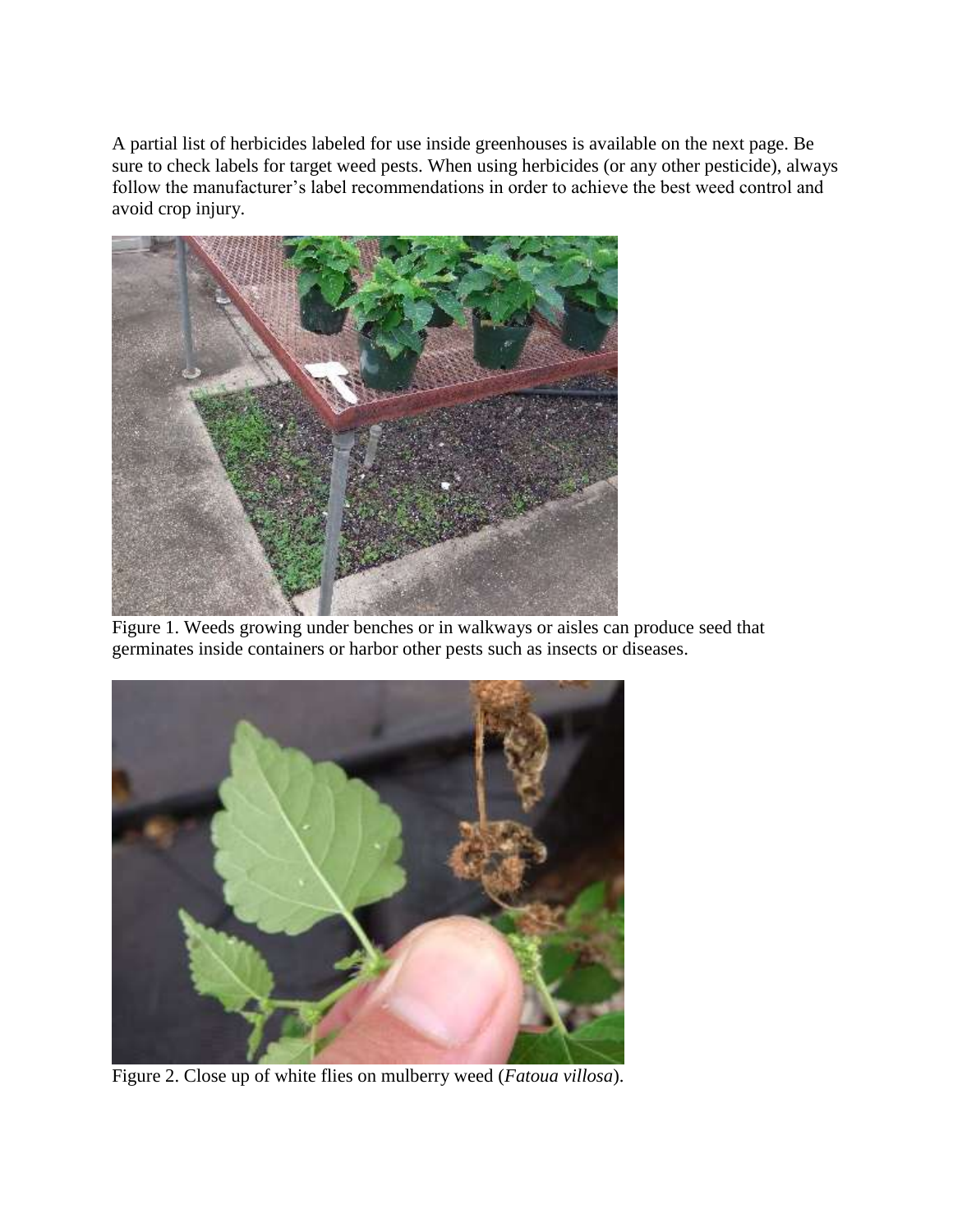

Figure 3. Inspect new liners and plant shipments for small weeds. Above, small oxalis (*Oxalis stricta*)

| Table 1. Herbicides labeled for use inside greenhouses and enclosed structures. |                         |                                         |                     |                           |                  |  |  |  |
|---------------------------------------------------------------------------------|-------------------------|-----------------------------------------|---------------------|---------------------------|------------------|--|--|--|
| <b>Trade name</b>                                                               | Active<br>ingredient(s) | <b>Mode of action</b>                   | Weeds<br>controlled | Use with<br>crop in house | $\mathbf{REI}^1$ |  |  |  |
| $A$ xxe $^{\circledR}$                                                          | ammonium<br>nonanoate   | Contact<br>(Postemergent)               | Non-selective       | <b>YES</b>                | 24 hrs.          |  |  |  |
| $\text{Envoy}^{\circledR}$ Plus                                                 | clethodim               | Systemic<br>(Postemergent)              | Grasses             | YES                       | 24 hrs.          |  |  |  |
| Finale®                                                                         | glufosinate             | Systemic <sup>2</sup><br>(Postemergent) | Non-selective       | <b>YES</b>                | 12 hrs.          |  |  |  |
| Fusilade <sup>®</sup> II                                                        | fluazifop-butyl         | Systemic<br>(Postemergent)              | Grasses             | <b>YES</b>                | 12 hrs.          |  |  |  |
| GreenMatch <sup>®</sup> EX                                                      | lemon grass oil         | Contact<br>(Postemergent)               | Non-selective       | <b>YES</b>                | $0$ hrs.         |  |  |  |
| Marengo <sup>®</sup>                                                            | indaziflam              | Residual<br>(Preemergent)               | Annual <sup>3</sup> | N <sub>O</sub>            | 12 hrs.          |  |  |  |